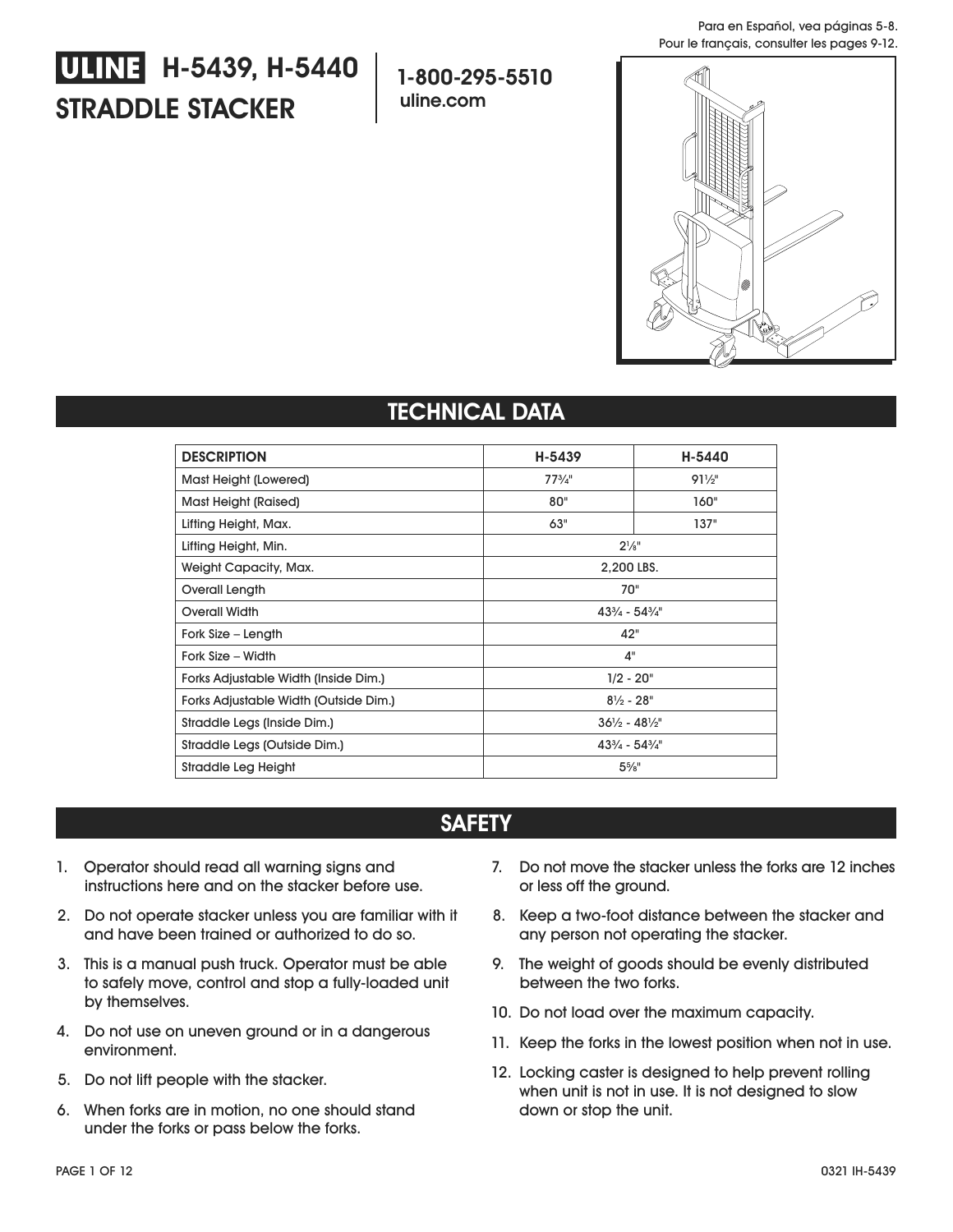## **LOAD CAPACITY**



|        |        | H-5439     |                    | H-5440     |            |
|--------|--------|------------|--------------------|------------|------------|
|        | 137.8" |            |                    | 1,760 lbs. | 1,320 lbs. |
|        | 118.1" |            |                    | 1,980 lbs. | 1,760 lbs. |
| HEIGHT | 98.4"  |            |                    | 2,200 lbs. | 1,980 lbs. |
|        | 63.0"  | 2,200 lbs. | 2.200 lbs.         | 2.200 lbs. | 2,200 lbs. |
|        |        | 23.6"      | 27.6"              | 23.6"      | 27.6"      |
|        |        |            | <b>LOAD CENTER</b> |            |            |

## **CONTROL PANEL**

1. Emergency Shut-Off – Press to cut power to all electric control functions, preventing forks from raising and lowering.

**NOTE:** This will not lock wheels in place.

- 2. Battery Gauge Indicates the voltage of the battery. When its voltage is low, do not use the stacker; you must charge it.
- 3. Lift/Lower Lever The control stick controls the lowering and lifting of the forks.



## **CHARGING THE BATTERY**

- 1. Charge battery when its voltage is low.
- 2. The charging location should be ventilated and away from anything combustible.
- 3. If the stacker is not in use for a long period of time, charge it no less than every month.
- 4. Do not use the stacker when charging.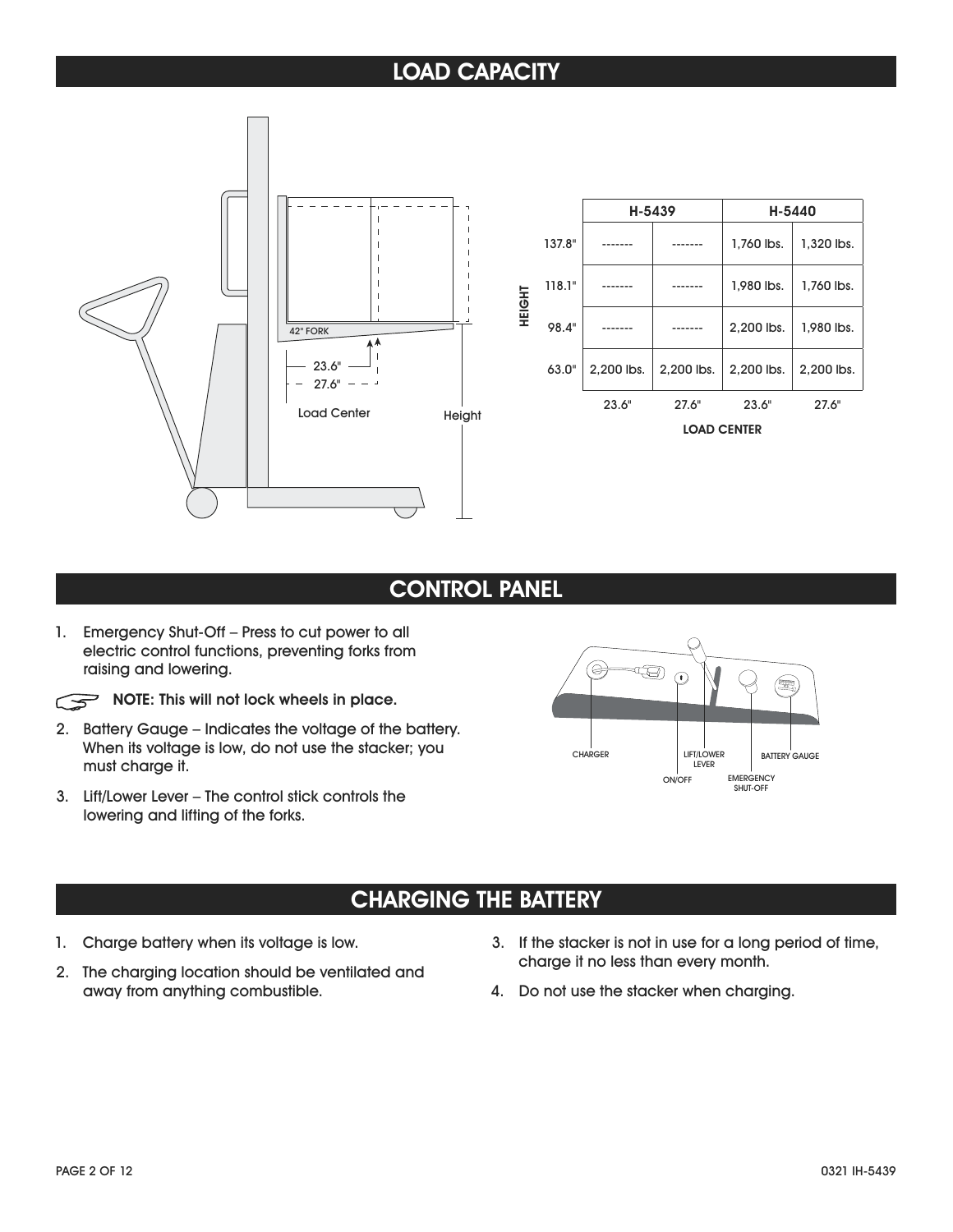## **INSTRUCTIONS**

#### ADJUSTING THE LEGS (SEE FIGURE 1)

- 1. Unscrew and remove the 4 bolts and washers  $(1\frac{1}{16})$ in the base of the stacker.
- 2. Slide the leg to the desired position within the slot of the body.
- 3. Reinsert the bolts and washers. Tighten.
- 4. Repeat steps 1 through 3 for the second leg.

#### ADJUSTING THE FORKS (SEE FIGURE 2)

- 1. Lift the front of the fork up and slide to the desired position.
- 2. Gently lower the fork.
- 3. Repeat steps 1 and 2 for the other fork.



### **MAINTENANCE**

- 1. Daily Check and Maintenance It is necessary to check the stacker daily. Special attention should be paid to the wheels and axles. Material may block the wheels, forks, mast and chains. They should be checked for blockage.
- 2. Hydraulic Oil Check the oil level every six months. The hydraulic oil can be ISO VG32; its viscosity should be 32cSt at 104˚F; total volume is about 4 L.
- 3. Lubrication Use motor oil or grease to lubricate all movable parts.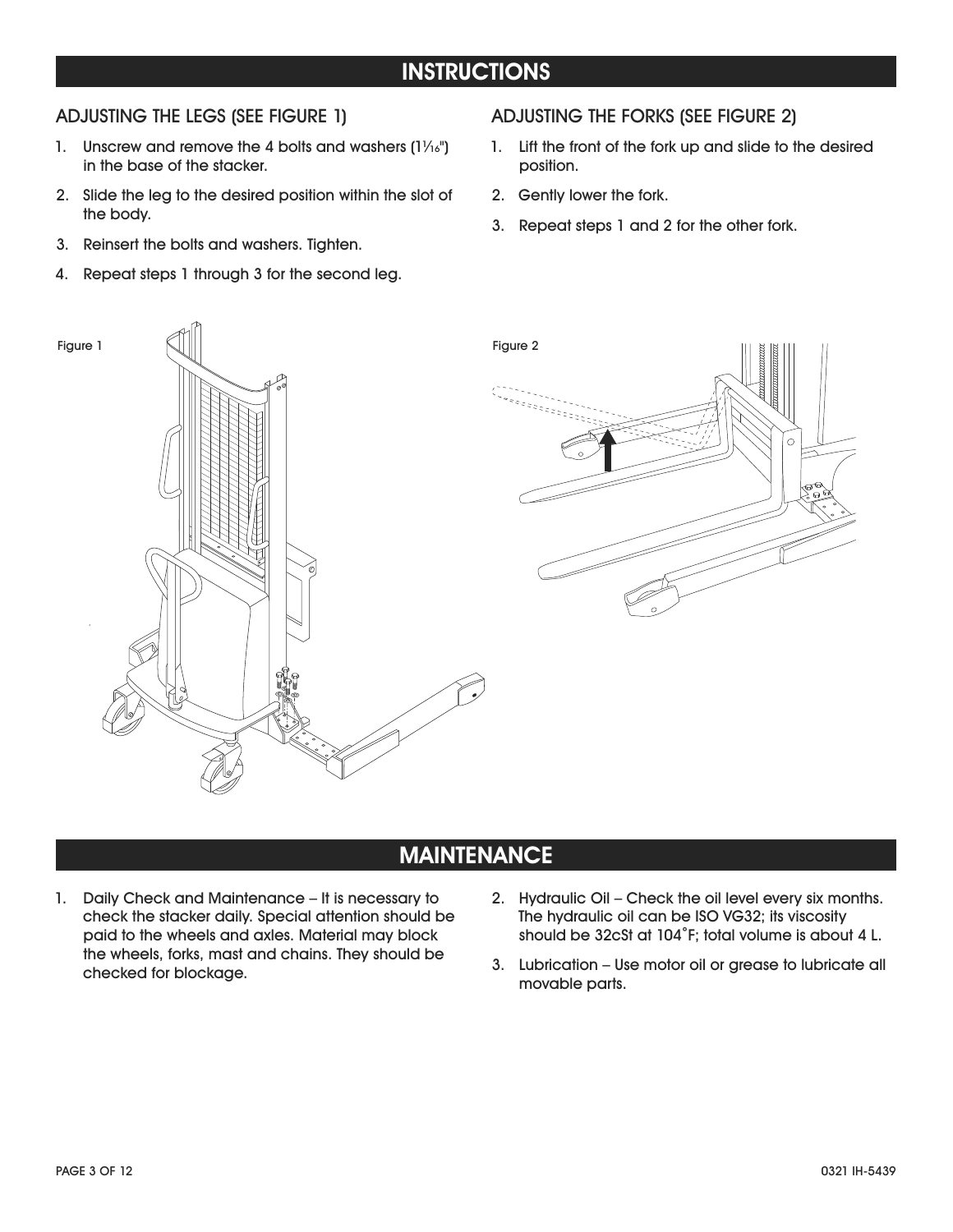## **TROUBLESHOOTING**

| <b>MALFUNCTION</b>                                             | <b>PROBABLE CAUSE</b>                                                                          | <b>CORRECTIVE ACTION</b>                                                              |
|----------------------------------------------------------------|------------------------------------------------------------------------------------------------|---------------------------------------------------------------------------------------|
| The forks do not go up to the                                  | Not enough hydraulic oil.                                                                      | Pour in hydraulic oil.                                                                |
| maximum height.<br>Oil has impurities.                         |                                                                                                | Change the oil.                                                                       |
| The motor does not turn on.                                    | Emergency Shut-Off is pressed down, the<br>power is cut off.                                   | Turn it clockwise, switch the power on.                                               |
|                                                                | The voltage is too low.                                                                        | Charge the stacker.                                                                   |
|                                                                | Wire connections have come loose.                                                              | Check and reconnect any loose wires.                                                  |
|                                                                | Connector to DC motor is bad.                                                                  | Replace with a new one.                                                               |
| The forks do not go down.                                      | Piston rod or mast is damaged, resulting<br>from incorrect loading or overloading.             | Replace with a new one.                                                               |
|                                                                | Fork was kept in the up position for a<br>long time and the piston rod rusted or is<br>jammed. | Lubricate piston rod. Always keep the fork<br>in the lowest position when not in use. |
|                                                                | Release valve of the pump is not opened.                                                       | Check it. If damaged, replace with a new<br>one.                                      |
| Leaks.                                                         | Seals are worn or damaged.                                                                     | Replace seal(s).                                                                      |
|                                                                | Piston parts are cracked or worn too small.                                                    | Replace parts as necessary.                                                           |
| Forks descend without engaging<br>the lower lever.             | Impurities in the oil caused release valve<br>not to close tightly.                            | Change the oil.                                                                       |
|                                                                | Seals are worn out or damaged.                                                                 | Replace seal(s).                                                                      |
|                                                                | Release valve is damaged.                                                                      | Replace with a new one.                                                               |
| Battery does not charge.                                       | Battery is bad.                                                                                | Replace with a new one.                                                               |
|                                                                | Charging plug is loose.                                                                        | Check connection and reattach if<br>necessary.                                        |
| Straddle stacker is difficult to<br>move.                      | Straddle legs may be uneven.                                                                   | Loosen the four bolts on each straddle<br>stacker leg.                                |
|                                                                |                                                                                                | Move the straddle stacker back and forth<br>to reset the legs.                        |
|                                                                |                                                                                                | Tighten the four bolts on each straddle<br>leg.                                       |
| Charger quickly goes to green,<br>but does not charge battery. | Battery too low for charger to detect.                                                         | Charge battery using external trickle<br>charger overnight.                           |
| Charger LED states:                                            | If yellow, check connections to battery                                                        | If connections are good, replace charger.                                             |
| $RED = Charging$                                               | and/or charger. Connections may be<br>weak.                                                    |                                                                                       |
| $G$ REEN = Fully Charged                                       |                                                                                                |                                                                                       |
| $YELLOW = Error State$                                         |                                                                                                |                                                                                       |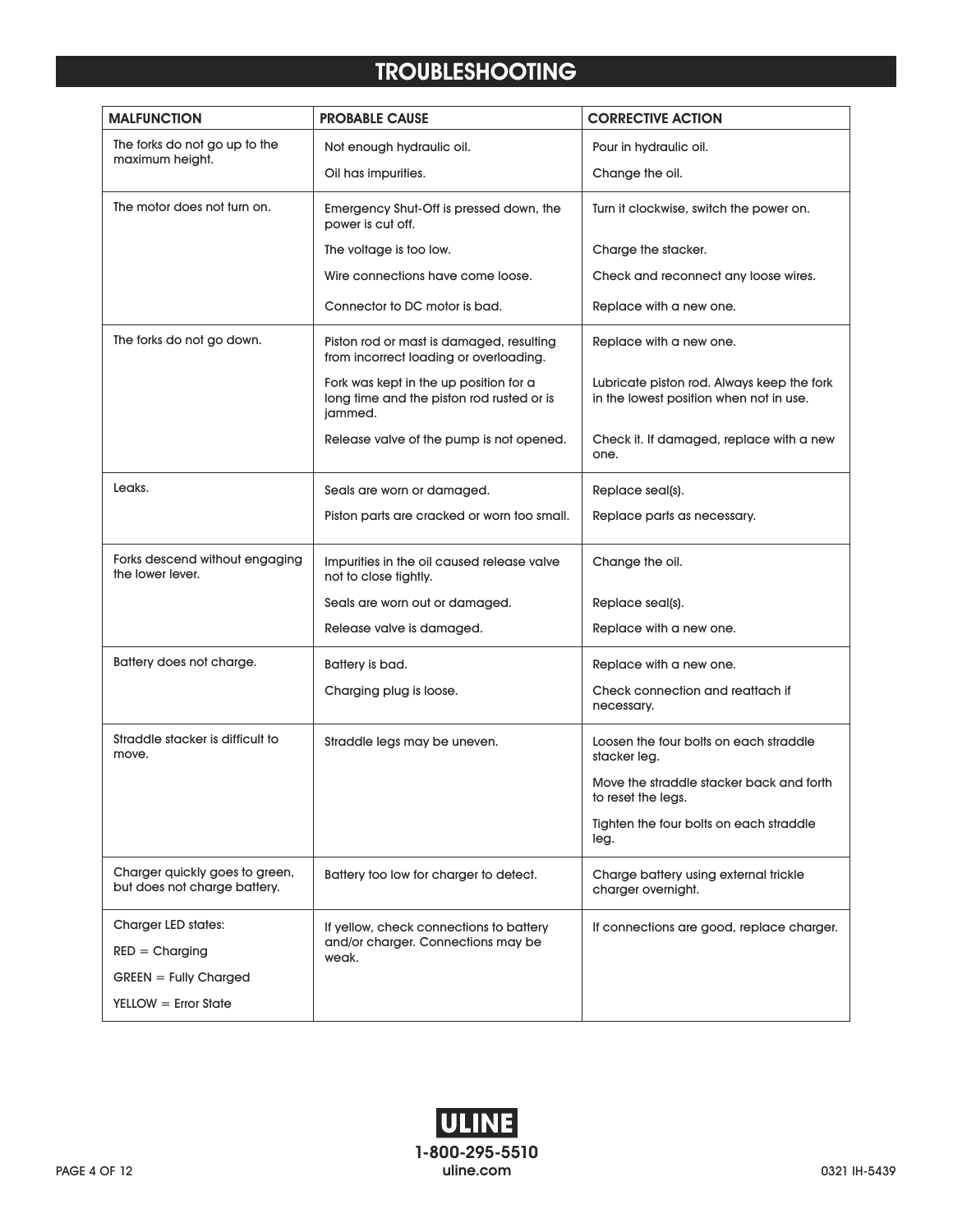# **ESTIBADOR AJUSTABLE WHNE H-5439, H-5440**

**800-295-5510 uline.mx**



## **DATOS TÉCNICOS**

| <b>DESCRIPCIÓN</b>                                   | H-5439                                                  | H-5440                   |
|------------------------------------------------------|---------------------------------------------------------|--------------------------|
| Altura del Mástil (Abajo)                            | 197 cm (77 <sup>3</sup> /4")                            | 232 cm $(91\frac{1}{2})$ |
| Altura del Mástil (Elevado)                          | 203 cm (80")                                            | 406 cm (160")            |
| Altura Máxima de Elevación                           | 160 cm (63")                                            | 348 cm (137")            |
| Altura Mínima de Elevación                           | 5 cm $(2\frac{1}{8})$                                   |                          |
| Capacidad Máxima de Peso                             | 997 kg (2,200 lbs.)                                     |                          |
| Altura Total                                         | 178 cm (70")                                            |                          |
| Ancho Total                                          | 111 cm - 139 cm $(43\frac{3}{4} - 54\frac{3}{4})$       |                          |
| Tamaño de Horquilla – Largo                          | 107 cm (42")                                            |                          |
| Tamaño de Horquilla - Ancho                          | 10 cm $(4")$                                            |                          |
| Ancho Ajustable de las Horquillas (Dims. Interiores) | $1$ cm - 51 cm ( $1/2$ - $20$ ")                        |                          |
| Ancho Ajustable de las Horquillas (Dims. Exteriores) | 22 cm - 71 cm $(8\frac{1}{2} - 28^{\circ})$             |                          |
| Patas del Estibador (Dims. Interiores)               | 93 cm - 123 cm (36½ - 48½")                             |                          |
| Patas del Estibador (Dims. Exteriores)               | 111 cm - 139 cm (43 $\frac{3}{4}$ - 54 $\frac{3}{4}$ ") |                          |
| Altura de las Patas del Estibador                    | 14 cm (5%")                                             |                          |

## **SEGURIDAD**

- 1. El operador debe leer todos los señalamientos e instrucciones de seguridad aquí y en el estibador antes de usarlo.
- 2. No opere el estibador a menos de que esté familiarizado con él y haya sido entrenado y autorizado para hacerlo.
- 3. Este es un estibador de empuje manual. El operador debe tener la capacidad de mover, controlar y detener una unidad completamente cargada de manera segura.
- 4. No utilice en terreno irregular o en un ambiente peligroso.
- 5. No levante personas con el estibador.
- 6. Cuando las horquillas estén en movimiento, nadie debe estar parado ni pasar debajo de las horquillas.
- 7. No mueva el estibador a menos de que las horquillas estén a 30.5 cm (12") del piso o menos.
- 8. Mantenga una distancia de dos pies (61 cm) entre el estibador y cualquier persona que no esté o operándolo.
- 9. El peso de la carga debe estar distribuido equitativamente entre las dos horquillas.
- 10. No lo cargue más de la capacidad máxima.
- 11. Mantenga las horquillas en la posición más baja cuando no esté en uso.
- 12. El seguro de la rueda está diseñado para prevenir que gire mientras la unidad no está siendo utilizada. No fue diseñada para bajar la velocidad o detener la unidad.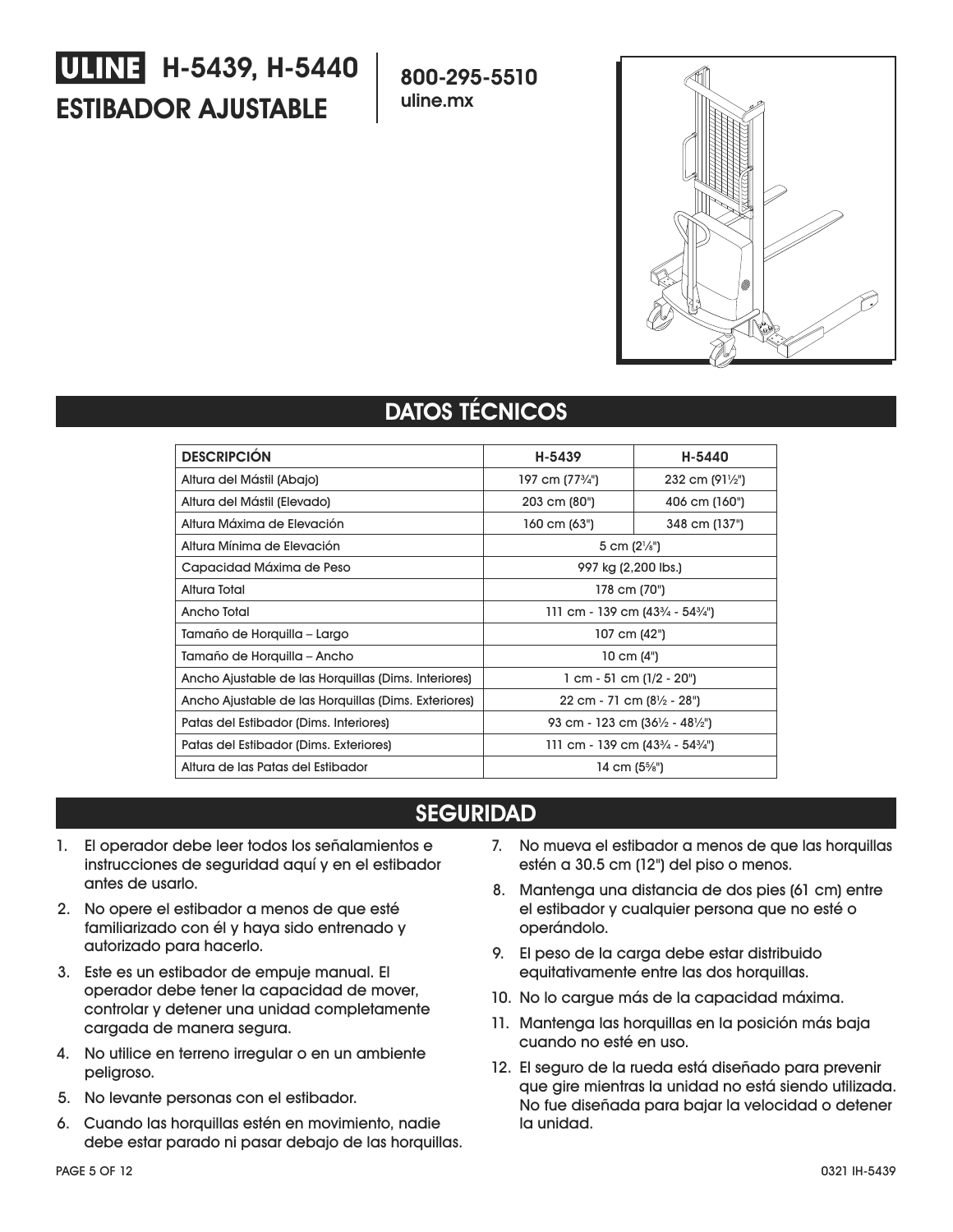## **CAPACIDAD DE CARGA**



|        |        | H-5439     |            | H-5440                 |            |
|--------|--------|------------|------------|------------------------|------------|
|        | 137.8" |            |            | 1.760 lbs.             | 1,320 lbs. |
|        | 118.1" |            |            | 1,980 lbs.             | 1,760 lbs. |
| ALTURA | 98.4"  |            |            | 2.200 lbs.             | 1,980 lbs. |
|        | 63.0"  | 2.200 lbs. | 2.200 lbs. | 2.200 lbs.             | 2.200 lbs. |
|        |        | 23.6"      | 27.6"      | 23.6"                  | 27.6"      |
|        |        |            |            | <b>CENTRO DE CARGA</b> |            |

### **PANEL DE CONTROL**

1. Apagado de Emergencia – Presione para cortar la corriente de todas las funciones del control eléctrico y evitar que las horquillas se eleven y bajen.

**NOTA: Esto no bloqueará las ruedas en el lugar.** 

- 2. Indicador de Batería Indica el voltaje de la batería. Cuando el voltaje esté bajo, no utilice el estibador; lo debe cargar.
- 3. Palanca para Elevar/Bajar La palanca controla las horquillas para elevarlas y bajarlas.



## **CARGAR LA BATERÍA**

- 1. Cargue la batería cuando el voltaje esté bajo.
- 2. El lugar de carga debe de estar ventilado y lejos de cualquier elemento inflamable.
- 3. Si no usa el estibador por largo tiempo, cárguelo al menos una vez al mes.
- 4. No utilice el estibador mientras se carga.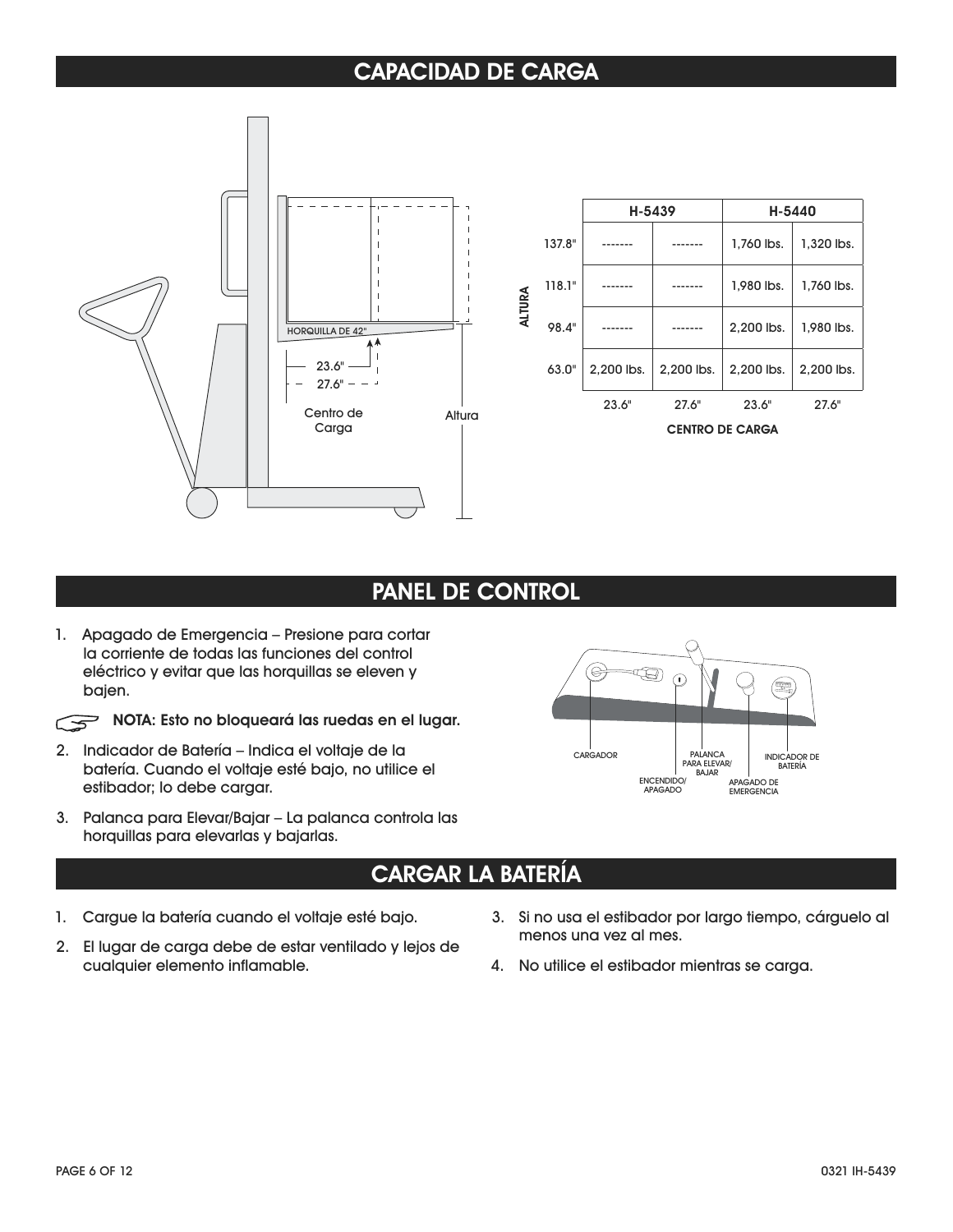## **INSTRUCCIONES**

#### AJUSTE DE LAS PATAS (VEA DIAGRAMA 1)

- 1. Desatornille y saque los 4 pernos y rondanas de 3 cm (1 1/16") de la base del estibador.
- 2. Deslice la pata a la posición deseada dentro de la ranura del armazón.
- 3. Reinserte los pernos y rondanas. Apriete.
- 4. Repita los pasos 1 a 3 para la segunda pata.

#### AJUSTE DE LAS HORQUILLAS (VEA DIAGRAMA 2)

- 1. Levante la parte frontal de la horquilla y deslice a la posición deseada.
- 2. Baje la horquilla con cuidado.
- 3. Repita los pasos 1 y 2 para la otra horquilla.



## **MANTENIMIENTO**

- 1. Revisión Diaria y Mantenimiento Es necesario revisar el estibador diariamente. Ponga especial atención a llantas y ejes. La suciedad puede obstruir las llantas, horquillas, mástil y cadenas y deben ser revisados por cualquier obstrucción.
- 2. Aceite Hidráulico Revise el nivel del aceite cada seis meses. El aceite hidráulico puede ser ISO VG32, su viscosidad debe ser 32cSt a 40°C (104°F); el volumen total es aproximadamente de 4 litros.
- 3. Lubricación Utilice aceite o grasa de motor para lubricar todas las partes móviles.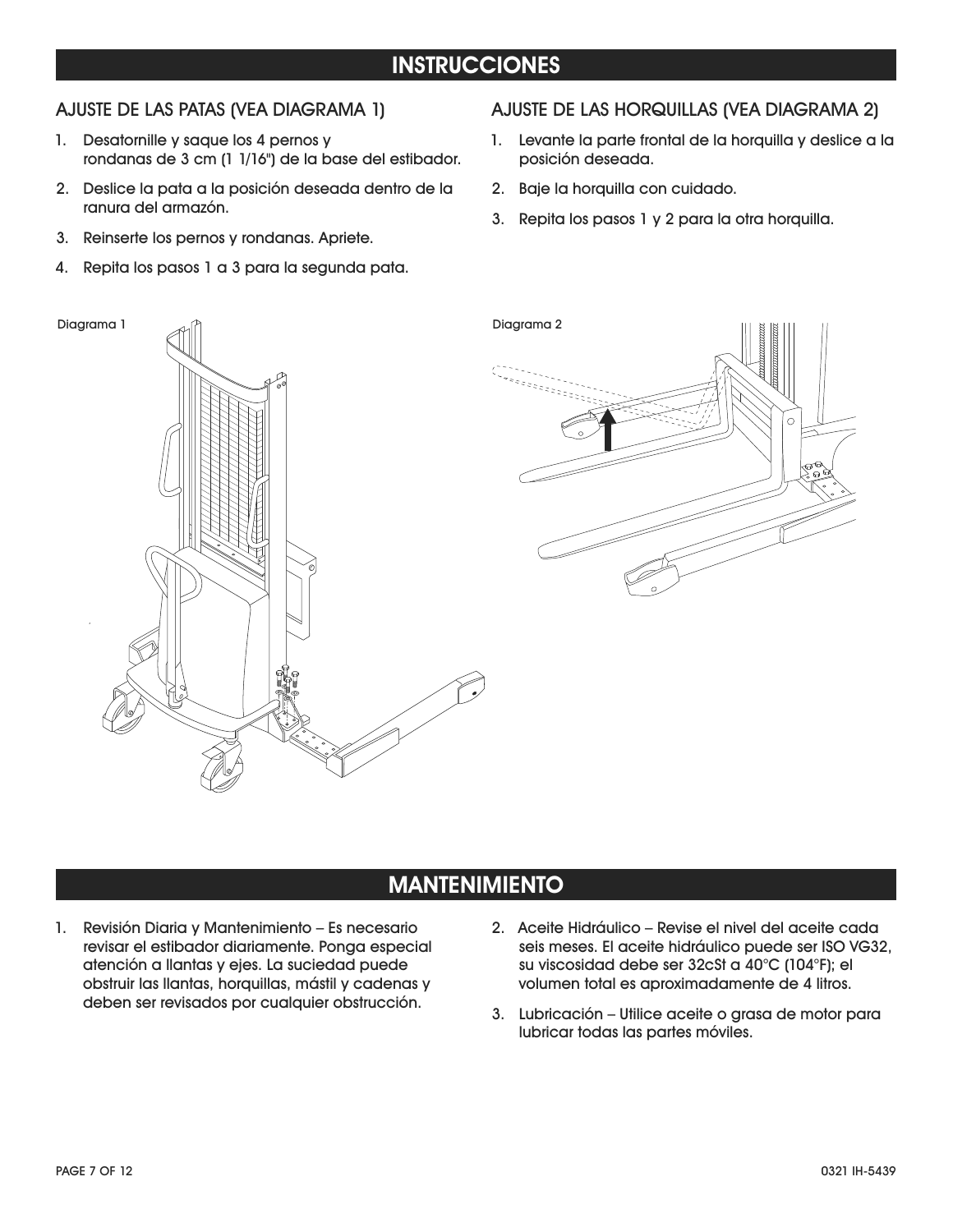## **SOLUCIÓN DE PROBLEMAS**

| <b>PROBLEMA DE FUNCIONAMIENTO</b>                                 | <b>CAUSAS</b>                                                                                         | <b>RECOMENDACIONES</b>                                                                                 |
|-------------------------------------------------------------------|-------------------------------------------------------------------------------------------------------|--------------------------------------------------------------------------------------------------------|
| Las horquillas no se elevan a la<br>altura máxima.                | No tiene suficiente aceite hidráulico.                                                                | Agregue aceite hidráulico.                                                                             |
|                                                                   | El aceite tiene impurezas.                                                                            | Cambie el aceite.                                                                                      |
| El motor no enciende.                                             | El botón de Apagado de Emergencia<br>está presionado; la energía está<br>bloqueada.                   | Gire hacia el lado de las manecillas del<br>reloj, encienda.                                           |
|                                                                   | El voltaje es muy bajo.                                                                               | Cargue el estibador.                                                                                   |
|                                                                   | Las conexiones de los cables están flojas.                                                            | Revise y reconecte cualquier alambre<br>suelto.                                                        |
|                                                                   | El conector al motor CD presenta falla.                                                               | Reemplace con uno nuevo.                                                                               |
| Las horquillas no descienden.                                     | El pistón o mástil presentan daños<br>ocasionados por cargar incorrectamente<br>o sobrecargar.        | Reemplace con uno nuevo.                                                                               |
|                                                                   | La horquilla quedó en la posición<br>elevada por largo tiempo y el pistón se<br>oxidó o está atorado. | Lubrique el pistón. Siempre mantenga la<br>horquilla en la posición más baja cuando<br>no esté en uso. |
|                                                                   | La válvula de escape de la bomba no<br>está abierta.                                                  | Revise si está dañada; de ser necesario,<br>reemplace con una nueva.                                   |
| Fugas.                                                            | Los sellos están desgastados o dañados.                                                               | Reemplace el(los) sello(s).                                                                            |
|                                                                   | Partes del pistón están quebradas o muy<br>chicas.                                                    | Reemplace las partes cuando sea<br>necesario.                                                          |
| Las horquillas se bajan sin accionar<br>la palanca para bajar.    | Impurezas en el aceite causaron que<br>la válvula de liberación no cerrara<br>herméticamente.         | Cambie el aceite.                                                                                      |
|                                                                   | Los sellos están desgastados o dañados.                                                               | Reemplace el(los) sello(s).                                                                            |
|                                                                   | La válvula de liberación está dañada.                                                                 | Reemplace con una nueva.                                                                               |
| La batería no carga.                                              | La batería presenta falla.                                                                            | Reemplace con una nueva.                                                                               |
|                                                                   | El enchufe está flojo.                                                                                | Revise la conexión y reconecte si es<br>necesario.                                                     |
| Es difícil mover el estibador.                                    | Es posible que las patas del estibador<br>estén desniveladas.                                         | Afloje los cuatro pernos en cada pata del<br>estibador.                                                |
|                                                                   |                                                                                                       | Mueva el estibador hacia delante y hacia<br>atrás para reacomodar las patas.                           |
|                                                                   |                                                                                                       | Apriete los cuatro pernos en cada pata<br>del estibador.                                               |
| El cargador pasa a verde muy<br>rápido, pero no carga la batería. | Batería demasiado baja para que el<br>cargador la detecte.                                            | Cargue la batería con un cargador<br>gradual externo durante la noche.                                 |
| Estados del Cargador LED:                                         | Si está en amarillo, revise las conexiones                                                            | Si las conexiones están bien, reemplace                                                                |
| $ROJO = Cargando$                                                 | a la batería y/o el cargador. Las<br>conexiones pueden estar flojas.                                  | el cargador.                                                                                           |
| $VERDE = Carga$ Completa                                          |                                                                                                       |                                                                                                        |
| $AMARILLO = Error$                                                |                                                                                                       |                                                                                                        |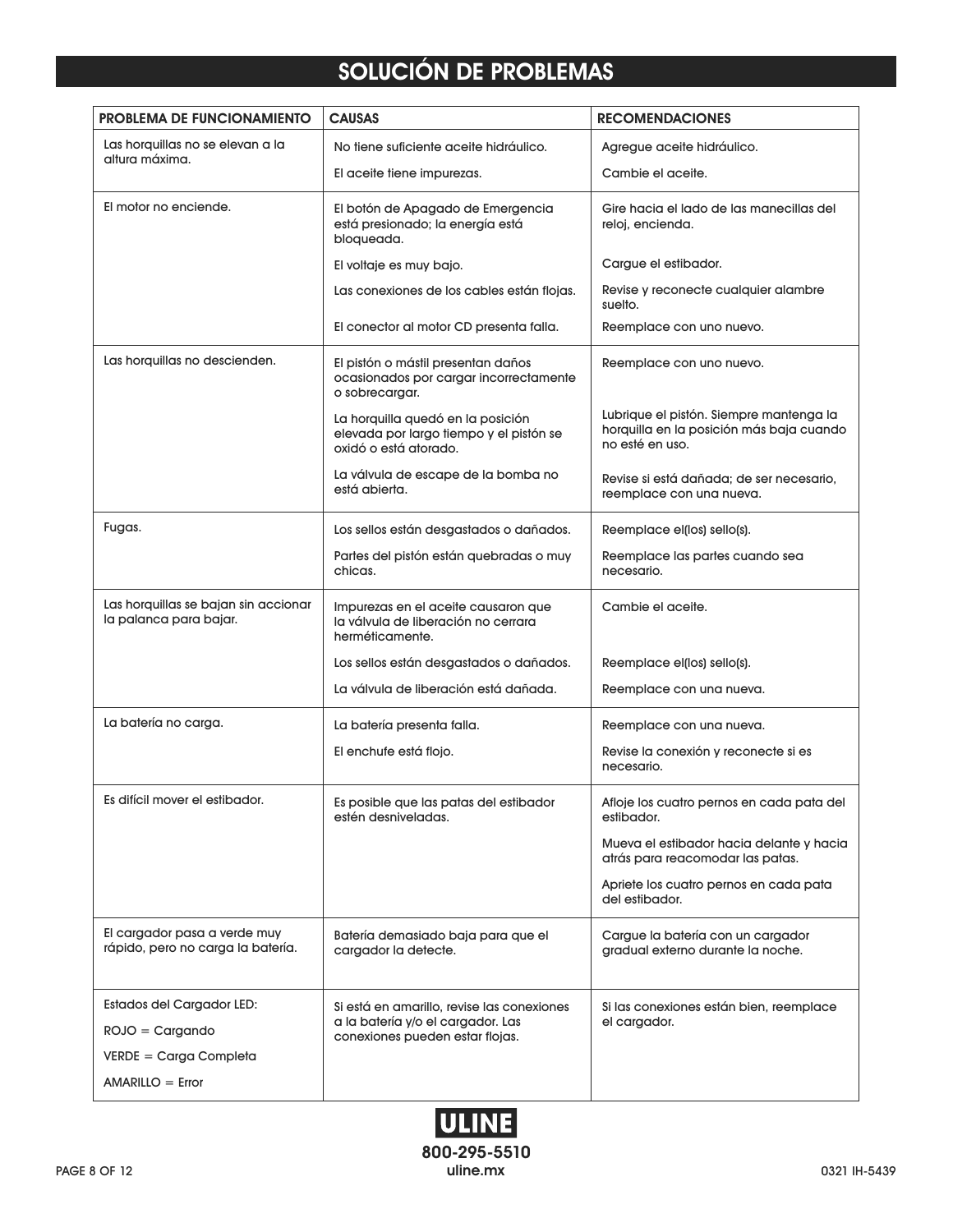# **GERBEUR ENCADRANT H-5439, H-5440**

**1-800-295-5510 uline.ca**



## **DONNÉES TECHNIQUES**

| <b>DESCRIPTION</b>                              | H-5439                            | H-5440                      |
|-------------------------------------------------|-----------------------------------|-----------------------------|
| Hauteur de l'ensemble élévateur (abaissé)       | 197 cm (77¼ po)                   | 232 cm $(91\frac{1}{2}$ po) |
| Hauteur de l'ensemble élévateur (soulevé)       | 203 cm (80 po)                    | 406 cm (160 po)             |
| Hauteur de levage maximale                      | 160 cm (63 po)<br>348 cm (137 po) |                             |
| Hauteur de levage minimale                      | 5 cm $(2\frac{1}{8}$ po)          |                             |
| Capacité de charge, max.                        | 997 kg (2 200 lb)                 |                             |
| Longueur hors tout                              | 178 cm (70 po)                    |                             |
| Largeur hors tout                               | 111 cm à 139 cm (43¼ po à 54¼ po) |                             |
| Taille de la fourche – Longueur                 | 107 cm (42 po)                    |                             |
| Taille de la fourche - Largeur                  | 10 cm (4 po)                      |                             |
| Largeur réglable des fourches (dim. intérieure) | 1 cm à 51 cm (½ po à 20 po)       |                             |
| Largeur réglable des fourches (dim. extérieure) | 22 cm à 71 cm (8½ po à 28 po)     |                             |
| Palées du gerbeur (dim. intérieure)             | 93 cm à 123 cm (36½ po à 48½ po)  |                             |
| Palées du gerbeur (dim. extérieure)             | 111 cm à 139 cm (43¼ po à 54¼ po) |                             |
| Hauteur de la palée du gerbeur                  | 14 cm (5% po)                     |                             |

## **SÉCURITÉ**

- 1. L'opérateur doit lire toutes les étiquettes de mise en garde et les instructions mentionnées dans le présent document et sur le gerbeur avant de l'utiliser.
- 2. N'utilisez pas ce gerbeur sauf si vous avez une bonne connaissance de ce dernier et avez été formé ou autorisé à l'utiliser.
- 3. Il s'agit d'un gerbeur manuel. L'opérateur doit être en mesure de déplacer, de contrôler, et d'arrêter le gerbeur de manière sécuritaire et sans aide lorsque qu'il est chargé à capacité.
- 4. Ne l'utilisez pas sur un sol inégal ou dans un environnement dangereux.
- 5. Ne soulevez pas des personnes avec le gerbeur.
- 6. Lorsque les fourches sont en mouvement, personne ne doit rester ou passer sous les fourches.
- 7. Ne déplacez pas le gerbeur à moins que les fourches soient à 30,5 cm (12 po) ou moins au-dessus du sol.
- 8. Gardez une distance de deux pieds (61 cm) entre le gerbeur et toute personne n'utilisant pas celui-ci.
- 9. Le poids des charges doit être réparti de façon égale entre les deux fourches.
- 10. Ne dépassez pas la capacité maximale.
- 11. Gardez les fourches à la position la plus basse lorsqu'elles ne sont pas en service.
- 12. La roulette avec frein est conçue pour empêcher le déplacement de l'appareil lorsqu'il n'est pas utilisé. Elle n'est pas conçue pour ralentir ou arrêter l'appareil.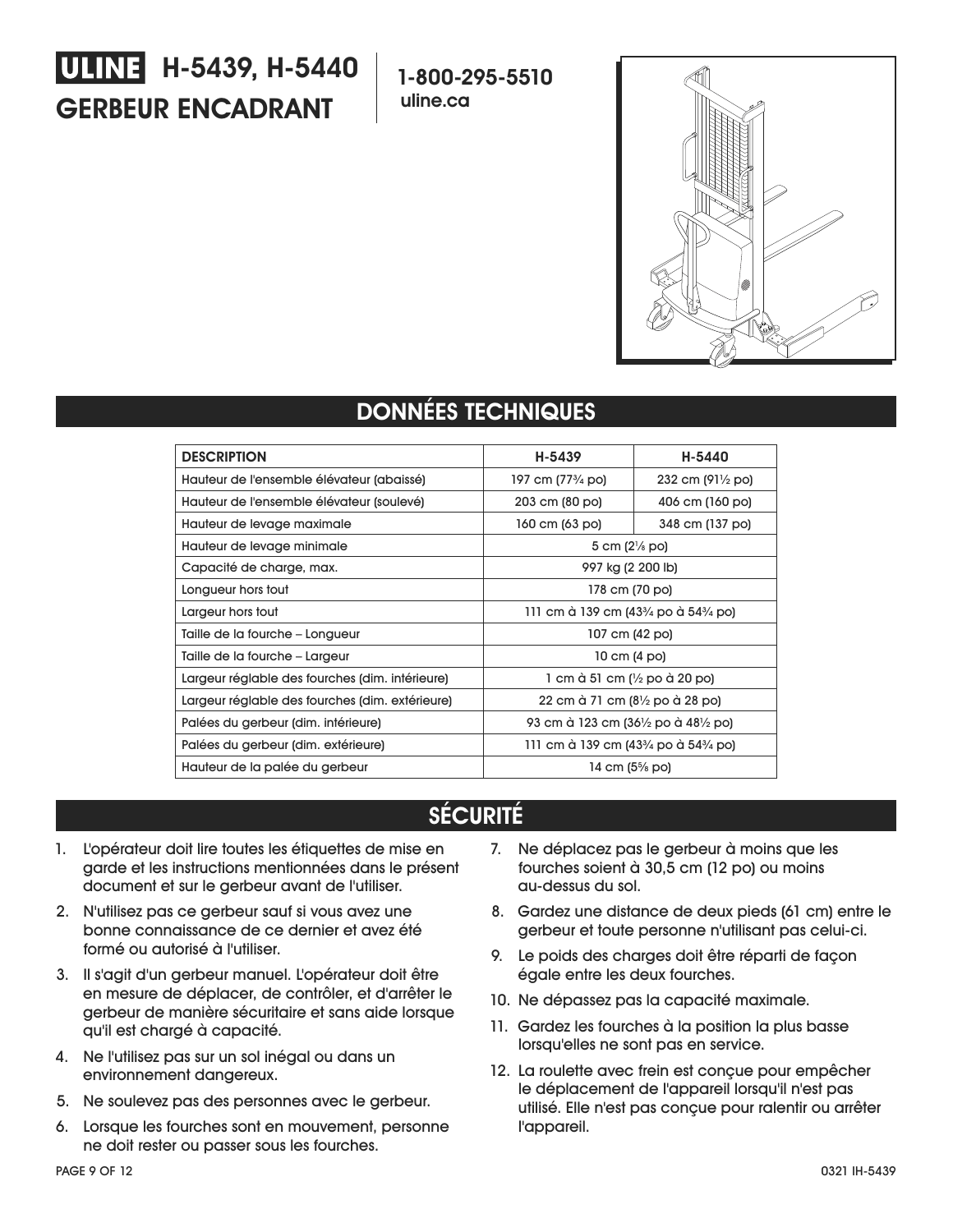## **CAPACITÉ DE CHARGE**



|         |                            | H-5439    |          | H-5440    |          |
|---------|----------------------------|-----------|----------|-----------|----------|
|         | 137,8 po                   |           |          | 1 760 LB  | 1 320 lb |
|         | $118,1$ po                 |           |          | 1 980 lb  | 1 760 lb |
| HAUTEUR | 98,4 po                    |           |          | 2 200 lb  | 1 980 lb |
|         | 63 po                      | 2 200 lb  | 2 200 lb | 2 200 lb  | 2 200 lb |
|         |                            | $23,6$ po | 27,6 po  | $23,6$ po | 27,6 po  |
|         | <b>CENTRE DE LA CHARGE</b> |           |          |           |          |

### **PANNEAU DE COMMANDE**

1. Arrêt d'urgence : appuyez sur le bouton pour couper le courant aux commandes, ce qui empêche les fourches de monter et descendre.



**REMARQUE : Ceci n'immobilise pas les roues.**

- 2. Indicateur de charge de la batterie : indique la tension de la batterie. Lorsque sa tension est faible, n'utilisez pas le gerbeur. Vous devez charger la batterie.
- 3. Levier de levage/descente : le levier de commande guide la descente et l'ascension des fourches.



### **CHARGEMENT DE LA BATTERIE**

- 1. Chargez la batterie lorsque sa tension est faible.
- 2. Le lieu de chargement doit être ventilé et loin de tout élément combustible.
- 3. Si le gerbeur n'est pas utilisé pendant une longue période de temps, chargez-le au moins une fois par mois.
- 4. N'utilisez pas le gerbeur pendant le chargement de la batterie.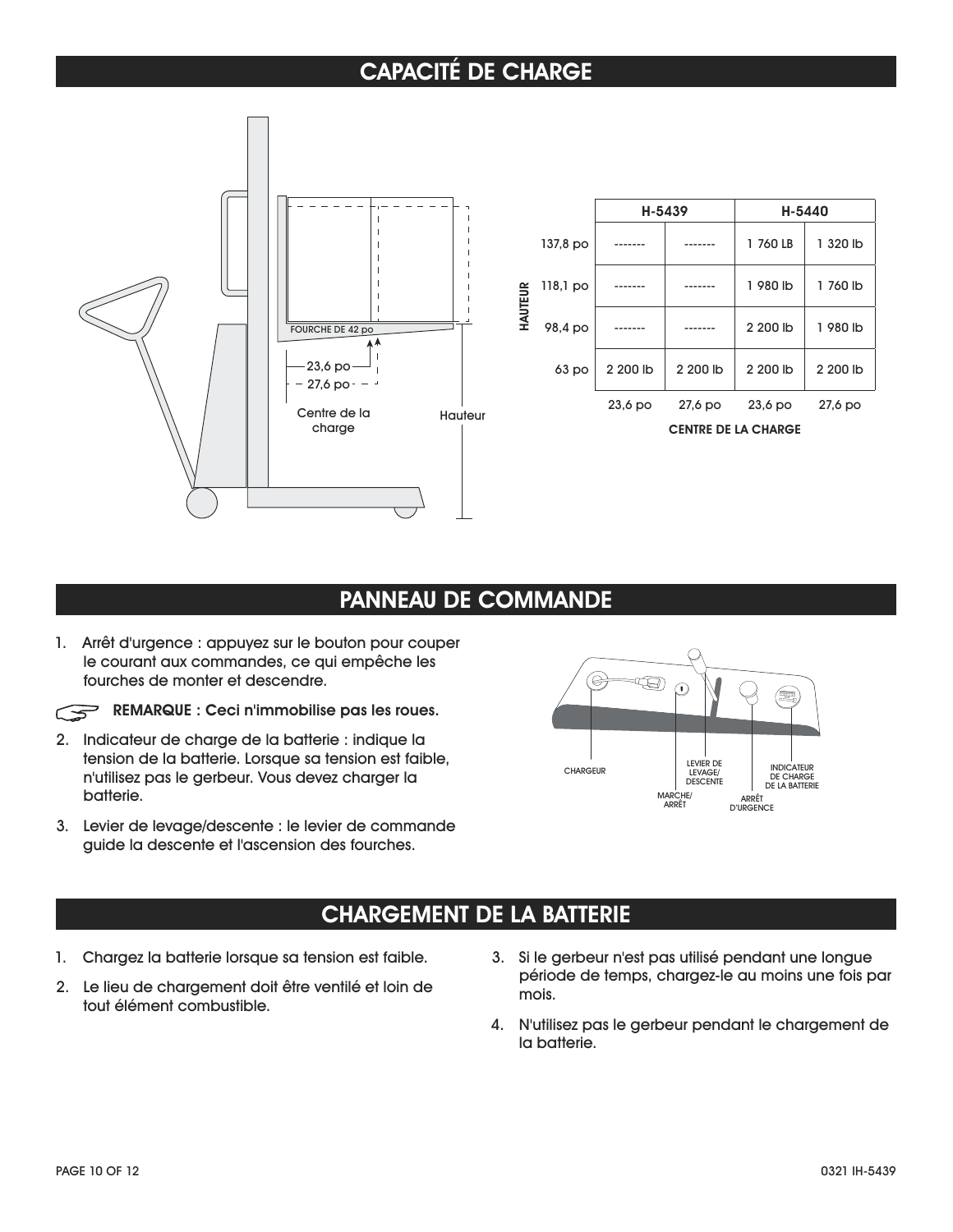## **INSTRUCTIONS**

#### RÉGLAGE DES PALÉES (VOIR FIGURE 1)

- 1. Dévissez et retirez les quatre boulons et les rondelles  $(3 \text{ cm } [1]$ /16 po]) sur la base du gerbeur.
- 2. Faites glisser la palée dans la position souhaitée dans la fente du corps.
- 3. Réinsérez les boulons et les rondelles. Serrez.
- 4. Répétez les étapes 1 à 3 pour la deuxième palée.

#### RÉGLAGE DES FOURCHES (VOIR FIGURE 2)

- 1. Soulevez l'avant de la fourche et faites glisser dans la position souhaitée.
- 2. Abaissez doucement la fourche.
- 3. Répétez les étapes 1 et 2 pour l'autre fourche.



## **ENTRETIEN**

- 1. Contrôle et entretien quotidien : il est nécessaire de contrôler quotidiennement le gerbeur. Accordez une attention particulière aux roues et aux essieux. Des matériaux peuvent bloquer les roues, les fourches, l'ensemble élévateur ainsi que les chaînes. Vous devez détecter toute obstruction dans ces composants.
- 2. Huile hydraulique : vérifiez le niveau d'huile tous les six mois. L'huile hydraulique peut être une huile ISO VG32; sa viscosité doit être de 32cSt à 40 °C; le volume total est d'environ 4 L.
- 3. Lubrification : utilisez une huile moteur ou de la graisse pour lubrifier les pièces mobiles.